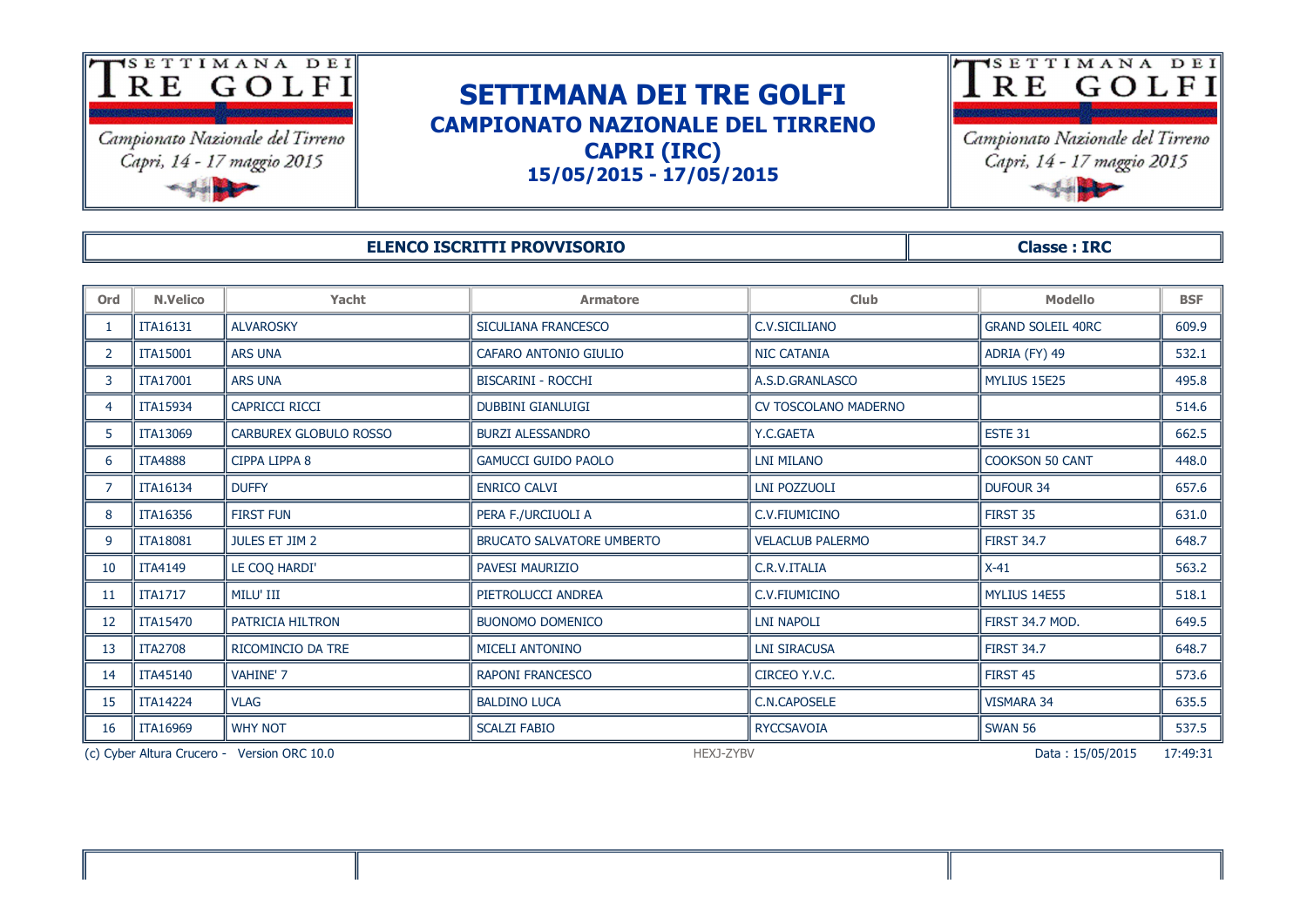

## **SETTIMANA DEI TRE GOLFI CAMPIONATO NAZIONALE DEL TIRRENO CAPRI (IRC) 15/05/2015 - 17/05/2015**



**RISLTATI PROVVISORI PROVA : 0 All and SOLUTION CONSTRUCTION CONSTRUCTION CONSTRUCTION CONSTRUCTION CONSTRUCTION** 

|                | Data: 1/05/2015 |                       | <b>Ora Partea: 1:1:00</b>     | Distaa:.2                        |                 | <b>Coeiciete: 1</b> |                | <b>IRC Time o Distace</b> |            |                |
|----------------|-----------------|-----------------------|-------------------------------|----------------------------------|-----------------|---------------------|----------------|---------------------------|------------|----------------|
|                |                 |                       |                               |                                  |                 |                     |                |                           |            |                |
| <b>Pos</b>     | <b>N.Velico</b> |                       | Yacht                         |                                  | <b>Armatore</b> | <b>Ora Arrio</b>    | <b>T.Reale</b> | <b>T.Corretti</b>         | <b>Oss</b> | Puti           |
|                | <b>ITA45140</b> | <b>VAHINE' 7</b>      |                               | <b>RAPONI FRANCESCO</b>          |                 | 17:21:11            | 01:03:11       | 00:00:00                  |            | 1              |
| $\overline{2}$ | <b>ITA4149</b>  | LE COQ HARDI'         |                               | PAVESI MAURIZIO                  |                 | 17:20:11            | 01:02:11       | 00:00:11                  |            | $\overline{2}$ |
| 3              | ITA13069        |                       | <b>CARBUREX GLOBULO ROSSO</b> | <b>BURZI ALESSANDRO</b>          |                 | 17:32:05            | 01:14:05       | 00:00:48                  |            | 3              |
| 4              | <b>ITA14224</b> | <b>VLAG</b>           |                               | <b>BALDINO LUCA</b>              |                 | 17:29:18            | 01:11:18       |                           |            | $\overline{4}$ |
| 5              | ITA17001        | <b>ARS UNA</b>        |                               | <b>BISCARINI - ROCCHI</b>        |                 | 17:13:51            | 00:55:51       | 00:01:31                  |            | 5 <sup>1</sup> |
| 6              | <b>ITA15001</b> | <b>ARS UNA</b>        |                               | CAFARO ANTONIO GIULIO            |                 | 17:18:12            | 01:00:12       | 00:01:44                  |            | 6              |
| $\overline{7}$ | ITA16131        | <b>ALVAROSKY</b>      |                               | SICULIANA FRANCESCO              |                 | 17:27:06            | 01:09:06       | 00:01:47                  |            | $\overline{7}$ |
| 8              | <b>ITA2708</b>  | RICOMINCIO DA TRE     |                               | <b>MICELI ANTONINO</b>           |                 | 17:31:47            | 01:13:47       | 00:02:03                  |            | 8              |
| 9              | <b>ITA15934</b> | <b>CAPRICCI RICCI</b> |                               | <b>DUBBINI GIANLUIGI</b>         |                 | 17:16:45            | 00:58:45       | 00:02:15                  |            | 9              |
| 10             | <b>ITA18081</b> | <b>JULES ET JIM 2</b> |                               | <b>BRUCATO SALVATORE UMBERTO</b> |                 | 17:32:45            | 01:14:45       | 00:03:01                  |            | 10             |
| 11             | <b>ITA4888</b>  | CIPPA LIPPA 8         |                               | <b>GAMUCCI GUIDO PAOLO</b>       |                 | 17:10:09            | 00:52:09       | 00:03:14                  |            | 11             |
| 12             | <b>ITA16134</b> | <b>DUFFY</b>          |                               | <b>ENRICO CALVI</b>              |                 | 17:35:43            | 01:17:43       | 00:04:58                  |            | 12             |
| 13             | <b>ITA16356</b> | <b>FIRST FUN</b>      |                               | PERA F./URCIUOLI A               |                 | 17:34:40            | 01:16:40       | 00:06:57                  |            | 13             |
| 14             | <b>ITA15470</b> | PATRICIA HILTRON      |                               | <b>BUONOMO DOMENICO</b>          |                 |                     |                |                           | <b>DNC</b> | 17             |
| 14             | <b>ITA16969</b> | <b>WHY NOT</b>        |                               | <b>SCALZI FABIO</b>              |                 |                     |                |                           | <b>DNC</b> | 17             |
| 14             | <b>ITA1717</b>  | MILU' III             |                               | PIETROLUCCI ANDREA               |                 |                     |                |                           | <b>DNC</b> | 17             |

(c) Cyber Altura Crucero - Version ORC 10.0 HEXJ-ZYBV Data : 16/05/2015 17:55:47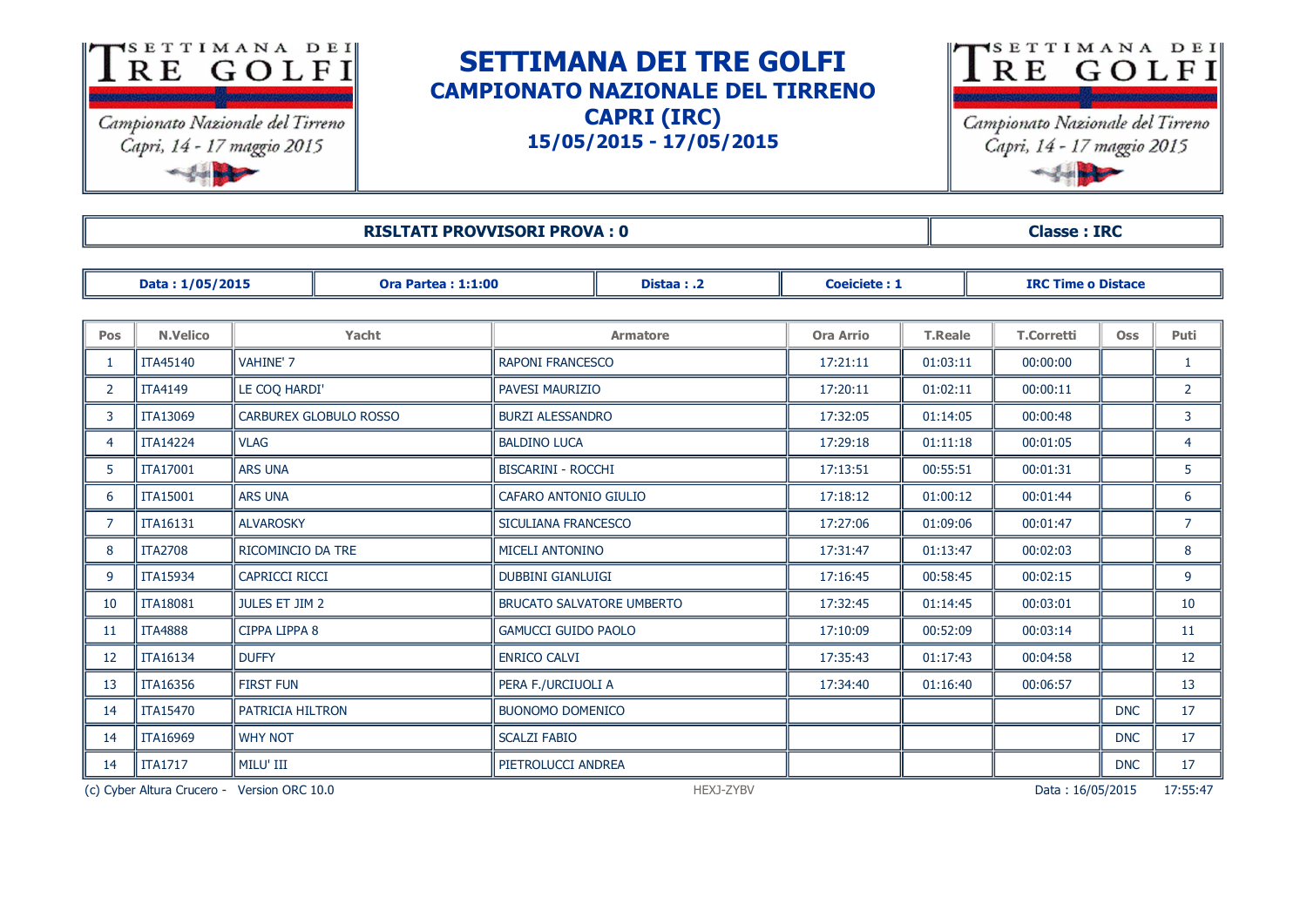

Campionato Nazionale del Tirreno Capri, 14 - 17 maggio 2015

## **SETTIMANA DEI TRE GOLFI CAMPIONATO NAZIONALE DEL TIRRENO CAPRI (IRC) 15/05/2015 - 17/05/2015**



|                | <b>RISLTATI PROVVISORI PROVA: 0</b> |                        |                            |                            |                           |                     |                | <b>Classe: IRC</b>        |            |                |  |  |
|----------------|-------------------------------------|------------------------|----------------------------|----------------------------|---------------------------|---------------------|----------------|---------------------------|------------|----------------|--|--|
|                |                                     |                        |                            |                            |                           |                     |                |                           |            |                |  |  |
|                | Data: 1/05/2015                     |                        | <b>Ora Partea: 1:55:00</b> |                            | Distaa: .0                | <b>Coeiciete: 1</b> |                | <b>IRC Time o Distace</b> |            |                |  |  |
|                |                                     |                        |                            |                            |                           |                     |                |                           |            |                |  |  |
| Pos            | <b>N.Velico</b>                     |                        | Yacht                      |                            | <b>Armatore</b>           |                     | <b>T.Reale</b> | <b>T.Corretti</b>         | <b>Oss</b> | Puti           |  |  |
|                | <b>ITA2708</b>                      | RICOMINCIO DA TRE      |                            | MICELI ANTONINO            |                           | 15:58:07            | 01:03:07       | 00:00:00                  |            | -1             |  |  |
| $\overline{2}$ | <b>ITA45140</b>                     | <b>VAHINE' 7</b>       |                            | <b>RAPONI FRANCESCO</b>    |                           | 15:51:15            | 00:56:15       | 00:00:46                  |            | $\overline{2}$ |  |  |
| 3              | <b>ITA16131</b>                     | <b>ALVAROSKY</b>       |                            |                            | SICULIANA FRANCESCO       |                     | 01:01:09       | 00:01:59                  |            | 3              |  |  |
| 4              | <b>ITA13069</b>                     | CARBUREX GLOBULO ROSSO |                            | <b>BURZI ALESSANDRO</b>    |                           | 16:01:40            | 01:06:40       | 00:02:09                  |            | $\overline{4}$ |  |  |
| 5              | <b>ITA15934</b>                     | <b>CAPRICCI RICCI</b>  |                            | <b>DUBBINI GIANLUIGI</b>   |                           | 15:47:06            | 00:52:06       | 00:02:36                  |            | 5              |  |  |
| 6              | <b>ITA15001</b>                     | <b>ARS UNA</b>         |                            |                            | CAFARO ANTONIO GIULIO     |                     | 00:53:54       | 00:02:38                  |            | 6              |  |  |
|                | <b>ITA14224</b>                     | <b>VLAG</b>            |                            | <b>BALDINO LUCA</b>        |                           |                     | 01:04:52       | 00:03:05                  |            | $\overline{7}$ |  |  |
| 8              | <b>ITA4149</b>                      | LE COQ HARDI'          |                            |                            | PAVESI MAURIZIO           |                     | 00:57:43       | 00:03:16                  |            | 8              |  |  |
| 9              | ITA17001                            | <b>ARS UNA</b>         |                            |                            | <b>BISCARINI - ROCCHI</b> |                     | 00:51:16       | 00:03:40                  |            | 9              |  |  |
| 10             | <b>ITA18081</b>                     | JULES ET JIM 2         |                            | BRUCATO SALVATORE UMBERTO  |                           | 16:02:12            | 01:07:12       | 00:04:04                  |            | 10             |  |  |
| 11             | <b>ITA4888</b>                      | CIPPA LIPPA 8          |                            | <b>GAMUCCI GUIDO PAOLO</b> |                           | 15:42:55            | 00:47:55       | 00:05:10                  |            | 11             |  |  |
| 12             | <b>ITA16356</b>                     | <b>FIRST FUN</b>       |                            | PERA F./URCIUOLI A         |                           | 16:01:55            | 01:06:55       | 00:05:35                  |            | 12             |  |  |
| 13             | <b>ITA16134</b>                     | <b>DUFFY</b>           |                            | <b>ENRICO CALVI</b>        |                           | 16:05:32            | 01:10:32       | 00:06:30                  |            | 13             |  |  |
| 14             | <b>ITA15470</b>                     | PATRICIA HILTRON       |                            | <b>BUONOMO DOMENICO</b>    |                           |                     |                |                           | <b>DNF</b> | 17             |  |  |
| 14             | <b>ITA16969</b>                     | <b>WHY NOT</b>         |                            | <b>SCALZI FABIO</b>        |                           |                     |                |                           | <b>DNC</b> | 17             |  |  |
| 14             | $\parallel$ ITA1717                 | MILU' III              |                            | PIETROLUCCI ANDREA         |                           |                     |                |                           | <b>DNC</b> | 17             |  |  |

(c) Cyber Altura Crucero - Version ORC 10.0 HEXJ-ZYBV Data : 16/05/2015 16:47:44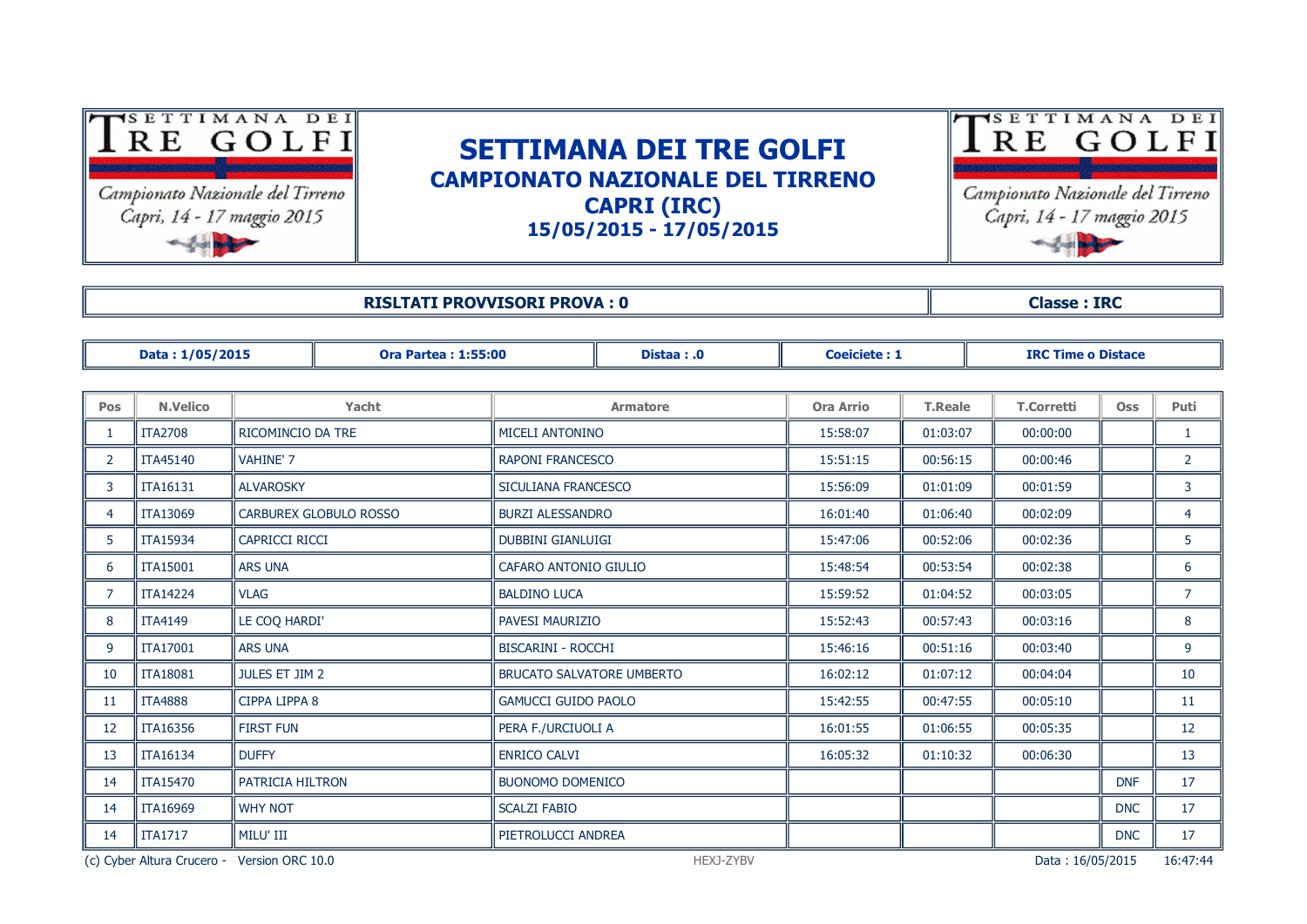

**RISULTATI PROVVISORI PROVA : 02 Classe : IRC**

|                | Data: 15/05/2015 |                       | <b>Ora Partea: 1:25:00</b> |                                  | <b>Coeiciete: 1</b><br><b>Distaa: 7.1</b> |                  |                | <b>IRC Time o Distace</b> |            |                |
|----------------|------------------|-----------------------|----------------------------|----------------------------------|-------------------------------------------|------------------|----------------|---------------------------|------------|----------------|
|                |                  |                       |                            |                                  |                                           |                  |                |                           |            |                |
| Pos            | <b>N.Velico</b>  |                       | Yacht                      | <b>Armatore</b>                  |                                           | <b>Ora Arrio</b> | <b>T.Reale</b> | <b>T.Corretti</b>         | <b>Oss</b> | <b>Puti</b>    |
| 1              | <b>ITA45140</b>  | <b>VAHINE' 7</b>      |                            | <b>RAPONI FRANCESCO</b>          |                                           | 14:32:42         | 01:07:42       | 00:00:00                  |            | $\mathbf{1}$   |
| $\overline{2}$ | <b>ITA15001</b>  | <b>ARS UNA</b>        |                            | CAFARO ANTONIO GIULIO            |                                           | 14:30:38         | 01:05:38       | 00:02:52                  |            | $\overline{2}$ |
| 3              | <b>ITA17001</b>  | <b>ARS UNA</b>        |                            | <b>BISCARINI - ROCCHI</b>        |                                           | 14:27:03         | 01:02:03       | 00:03:37                  |            | 3              |
| $\overline{4}$ | <b>ITA4888</b>   | CIPPA LIPPA 8         |                            | <b>GAMUCCI GUIDO PAOLO</b>       |                                           | 14:23:08         | 00:58:08       | 00:05:24                  |            | 4              |
| 5              | <b>ITA4149</b>   | LE COQ HARDI'         |                            |                                  | PAVESI MAURIZIO                           |                  | 01:12:14       | 00:05:45                  |            | 5              |
| 6              | ITA15934         | <b>CAPRICCI RICCI</b> |                            |                                  | <b>DUBBINI GIANLUIGI</b>                  |                  | 01:06:36       | 00:05:55                  |            | 6              |
| 7              | <b>ITA2708</b>   | RICOMINCIO DA TRE     |                            | MICELI ANTONINO                  |                                           | 14:48:22         | 01:23:22       | 00:06:41                  |            | $\overline{7}$ |
| 8              | <b>ITA16131</b>  | <b>ALVAROSKY</b>      |                            | SICULIANA FRANCESCO              |                                           | 14:45:23         | 01:20:23       | 00:08:20                  |            | 8              |
| 9              | <b>ITA18081</b>  | JULES ET JIM 2        |                            | <b>BRUCATO SALVATORE UMBERTO</b> |                                           | 14:50:10         | 01:25:10       | 00:08:29                  |            | 9              |
| 10             | <b>ITA13069</b>  |                       | CARBUREX GLOBULO ROSSO     | <b>BURZI ALESSANDRO</b>          |                                           | 14:54:09         | 01:29:09       | 00:10:50                  |            | 10             |
| 11             | <b>ITA16356</b>  | <b>FIRST FUN</b>      |                            | PERA F./URCIUOLI A               |                                           | 14:56:10         | 01:31:10       | 00:16:36                  |            | 11             |
| 12             | <b>ITA16134</b>  | <b>DUFFY</b>          |                            | <b>ENRICO CALVI</b>              |                                           | 15:06:36         | 01:41:36       | 00:23:52                  |            | 12             |
| 13             | <b>ITA14224</b>  | <b>VLAG</b>           |                            | <b>BALDINO LUCA</b>              |                                           |                  |                |                           | <b>DNF</b> | 17             |
| 13             | <b>ITA15470</b>  | PATRICIA HILTRON      |                            | <b>BUONOMO DOMENICO</b>          |                                           |                  |                |                           | <b>DNF</b> | 17             |
| 13             | <b>ITA16969</b>  | <b>WHY NOT</b>        |                            | <b>SCALZI FABIO</b>              |                                           |                  |                |                           | <b>DNF</b> | 17             |
| 13             | <b>ITA1717</b>   | MILU' III             |                            | PIETROLUCCI ANDREA               |                                           |                  |                |                           | <b>DNC</b> | 17             |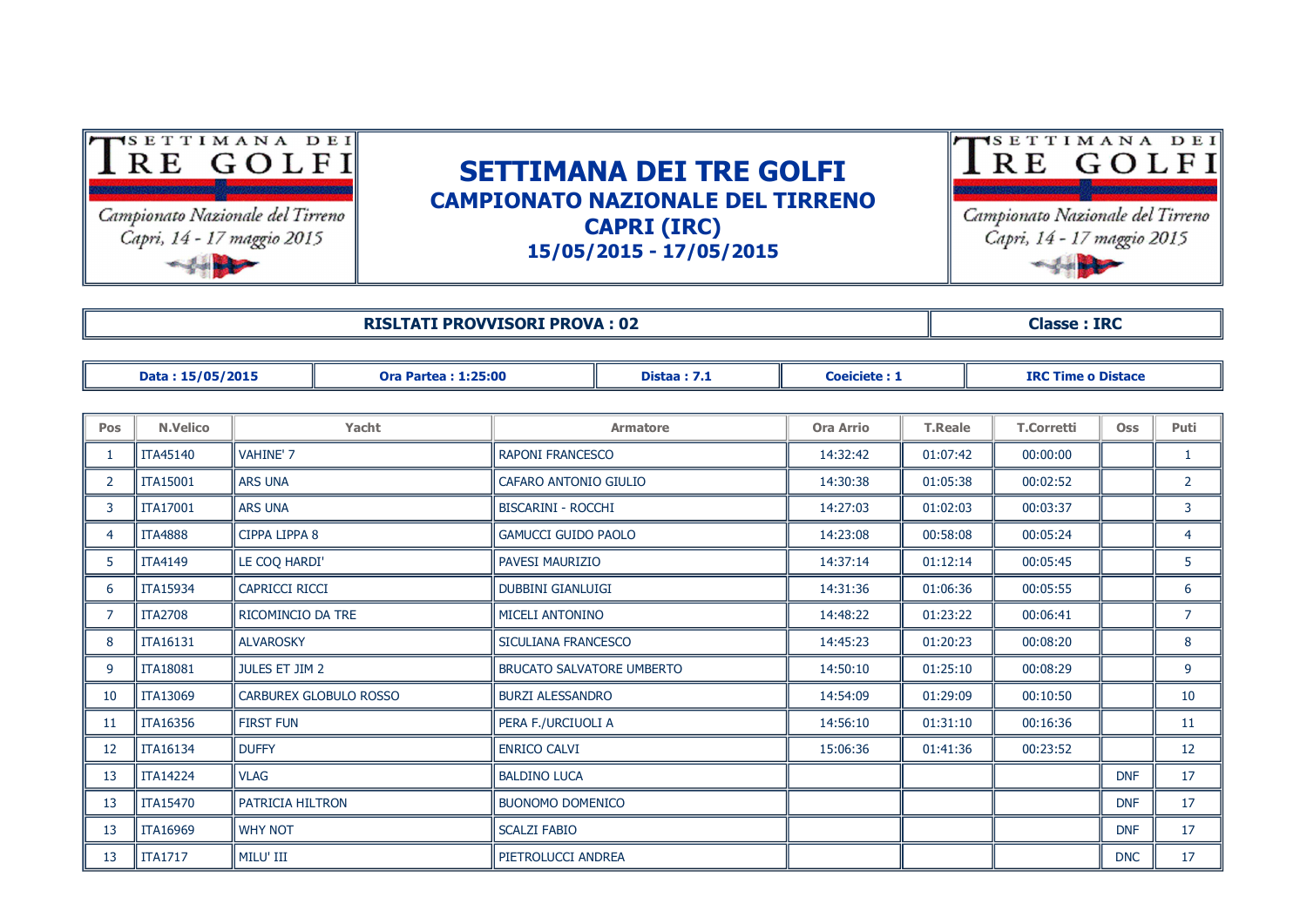| SETTIMANA<br>RE GOLFI<br>Campionato Nazionale del Tirreno<br>Capri, 14 - 17 maggio 2015                 | DEI | <b>SETTIMANA DEI TRE GOLFI</b><br><b>CAMPIONATO NAZIONALE DEL TIRRENO</b><br><b>CAPRI (IRC)</b><br>15/05/2015 - 17/05/2015 |  |  |  |  |  |  |  |
|---------------------------------------------------------------------------------------------------------|-----|----------------------------------------------------------------------------------------------------------------------------|--|--|--|--|--|--|--|
| <b>RISLTATI PROVVISORI PROVA: 01</b><br><b>Classe: IRC</b>                                              |     |                                                                                                                            |  |  |  |  |  |  |  |
| Data: 15/05/2015<br><b>Ora Partea: 11:0:00</b><br>Coeiciete: 1<br><b>IRC Time o Distace</b><br>Distaa:. |     |                                                                                                                            |  |  |  |  |  |  |  |

| Pos          | <b>N.Velico</b> | Yacht                         | <b>Armatore</b>                  | Ora Arrio | <b>T.Reale</b> | <b>T.Corretti</b> | <b>Oss</b> | Puti           |
|--------------|-----------------|-------------------------------|----------------------------------|-----------|----------------|-------------------|------------|----------------|
|              |                 |                               |                                  |           |                |                   |            |                |
|              | <b>ITA4149</b>  | LE COQ HARDI'                 | <b>PAVESI MAURIZIO</b>           | 12:40:18  | 01:10:18       | 00:00:00          |            | $\mathbf{1}$   |
| $\mathbf{2}$ | <b>ITA45140</b> | <b>VAHINE' 7</b>              | <b>RAPONI FRANCESCO</b>          | 12:42:33  | 01:12:33       | 00:01:09          |            | $\overline{2}$ |
| 3            | <b>ITA17001</b> | ARS UNA                       | <b>BISCARINI - ROCCHI</b>        | 12:35:29  | 01:05:29       | 00:02:15          |            | 3              |
| 4            | <b>ITA15001</b> | <b>ARS UNA</b>                | CAFARO ANTONIO GIULIO            | 12:39:41  | 01:09:41       | 00:02:39          |            | $\overline{4}$ |
| 5            | <b>ITA4888</b>  | CIPPA LIPPA 8                 | <b>GAMUCCI GUIDO PAOLO</b>       | 12:31:04  | 01:01:04       | 00:02:52          |            | 5 <sup>5</sup> |
| 6            | <b>ITA15934</b> | <b>CAPRICCI RICCI</b>         | <b>DUBBINI GIANLUIGI</b>         | 12:39:20  | 01:09:20       | 00:04:08          |            | 6              |
| 7            | <b>ITA14224</b> | <b>VLAG</b>                   | <b>BALDINO LUCA</b>              | 12:53:09  | 01:23:09       | 00:05:15          |            | $\overline{7}$ |
| 8            | <b>ITA15470</b> | PATRICIA HILTRON              | <b>BUONOMO DOMENICO</b>          | 12:55:45  | 01:25:45       | 00:06:23          |            | 8              |
| 9            | <b>ITA2708</b>  | RICOMINCIO DA TRE             | <b>MICELI ANTONINO</b>           | 12:56:29  | 01:26:29       | 00:07:12          |            | 9              |
| 10           | <b>ITA13069</b> | <b>CARBUREX GLOBULO ROSSO</b> | <b>BURZI ALESSANDRO</b>          | 12:58:19  | 01:28:19       | 00:07:35          |            | 10             |
| 11           | <b>ITA16356</b> | <b>FIRST FUN</b>              | PERA F./URCIUOLI A               | 12:57:52  | 01:27:52       | 00:10:27          |            | 11             |
| 12           | <b>ITA18081</b> | <b>JULES ET JIM 2</b>         | <b>BRUCATO SALVATORE UMBERTO</b> | 13:00:19  | 01:30:19       | 00:11:02          |            | 12             |
| 13           | <b>ITA16134</b> | <b>DUFFY</b>                  | <b>ENRICO CALVI</b>              | 13:02:01  | 01:32:01       | 00:11:48          |            | 13             |
| 14           | <b>ITA16131</b> | <b>ALVAROSKY</b>              | SICULIANA FRANCESCO              |           |                |                   | <b>DNF</b> | 17             |
| 14           | <b>ITA16969</b> | <b>WHY NOT</b>                | <b>SCALZI FABIO</b>              |           |                |                   | <b>DNC</b> | 17             |
|              |                 |                               |                                  |           |                |                   |            |                |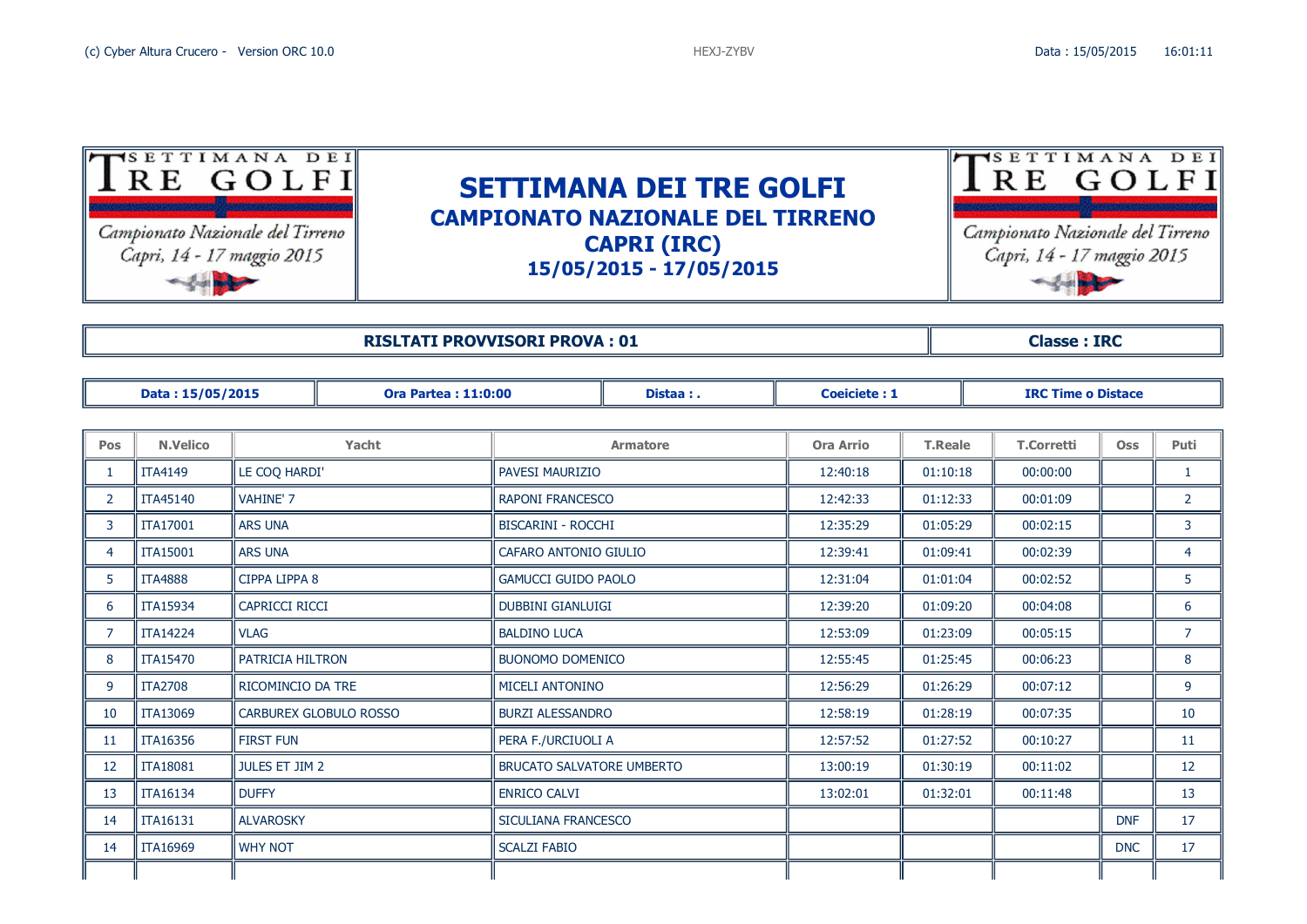| 14 | ITA1717                    | l milu' III      | <b>PIETROLUCCI ANDREA</b> |  |                  | <b>DNC</b> |          |
|----|----------------------------|------------------|---------------------------|--|------------------|------------|----------|
|    | (c) Cyber Altura Crucero - | Version ORC 10.0 | <b>IEXJ-ZYBV</b>          |  | Data: 15/05/2015 |            | 16:00:11 |



| <b>CLASSIFICA PROVVISORIA GENERALE</b> | <b>Classe: IRC</b> | Scarti : 1 |
|----------------------------------------|--------------------|------------|
|----------------------------------------|--------------------|------------|

| Pos            | <b>N.Velico</b> | Yacht                  | <b>Armatore</b>                  | <b>Club</b>             | <b>Modello</b>           | 1.               | $\overline{2}$   | 3                | $\blacktriangle$ | Punti           |
|----------------|-----------------|------------------------|----------------------------------|-------------------------|--------------------------|------------------|------------------|------------------|------------------|-----------------|
|                | ITA45140        | VAHINE' 7              | <b>RAPONI FRANCESCO</b>          | CIRCEO Y.V.C.           | FIRST 45                 | $\overline{2}$   |                  | $\overline{2}$   |                  | $\overline{4}$  |
| $\overline{2}$ | <b>ITA4149</b>  | LE COQ HARDI'          | <b>PAVESI MAURIZIO</b>           | C.R.V.ITALIA            | $X-41$                   |                  | 5                | 8                | $\overline{2}$   | 8               |
| 3              | ITA17001        | <b>ARS UNA</b>         | <b>BISCARINI - ROCCHI</b>        | A.S.D.GRANLASCO         | MYLIUS 15E25             | 3                | 3                | 9                | 5                | 11              |
| 4              | <b>ITA15001</b> | <b>ARS UNA</b>         | CAFARO ANTONIO GIULIO            | <b>NIC CATANIA</b>      | ADRIA (FY) 49            | 4                | $\overline{2}$   | 6                | 6                | 12 <sup>2</sup> |
| 5              | <b>ITA2708</b>  | RICOMINCIO DA TRE      | MICELI ANTONINO                  | <b>LNI SIRACUSA</b>     | <b>FIRST 34.7</b>        | 9                | $\overline{7}$   |                  | 8                | 16              |
| 6              | ITA13069        | CARBUREX GLOBULO ROSSO | <b>BURZI ALESSANDRO</b>          | Y.C.GAETA               | ESTE 31                  | 10               | 10               | 4                | 3                | 17              |
| 7              | ITA15934        | <b>CAPRICCI RICCI</b>  | <b>DUBBINI GIANLUIGI</b>         | CV TOSCOLANO MADERNO    |                          | 6                | 6                | 5                | 9                | 17              |
| 8              | ITA16131        | <b>ALVAROSKY</b>       | SICULIANA FRANCESCO              | C.V.SICILIANO           | <b>GRAND SOLEIL 40RC</b> | 17<br><b>DNF</b> | 8                | 3                |                  | 18              |
| 9              | <b>ITA14224</b> | <b>VLAG</b>            | <b>BALDINO LUCA</b>              | <b>C.N.CAPOSELE</b>     | <b>VISMARA 34</b>        | $\overline{7}$   | 17<br><b>DNF</b> |                  | 4                | 18              |
| 10             | <b>ITA4888</b>  | <b>CIPPA LIPPA 8</b>   | <b>GAMUCCI GUIDO PAOLO</b>       | <b>LNI MILANO</b>       | <b>COOKSON 50 CANT</b>   | 5                | 4                | 11               | 11               | 20              |
| -11            | <b>ITA18081</b> | <b>JULES ET JIM 2</b>  | <b>BRUCATO SALVATORE UMBERTO</b> | <b>VELACLUB PALERMO</b> | <b>FIRST 34.7</b>        | 12               | 9                | 10               | 10               | 29              |
| 12             | ITA16134        | <b>DUFFY</b>           | <b>ENRICO CALVI</b>              | <b>LNI POZZUOLI</b>     | <b>DUFOUR 34</b>         | 13               | 11               | 13               | 12               | 36              |
| 13             | ITA16356        | <b>FIRST FUN</b>       | PERA F./URCIUOLI A               | C.V.FIUMICINO           | FIRST 35                 | 11               | 17<br><b>DNF</b> | 12               | 13               | 36              |
| 14             | ITA15470        | PATRICIA HILTRON       | <b>BUONOMO DOMENICO</b>          | <b>LNI NAPOLI</b>       | FIRST 34.7 MOD.          | 8                | 17<br><b>DNF</b> | 17<br><b>DNF</b> | 17<br><b>DNC</b> | 42              |
|                |                 |                        |                                  |                         |                          |                  |                  |                  |                  |                 |